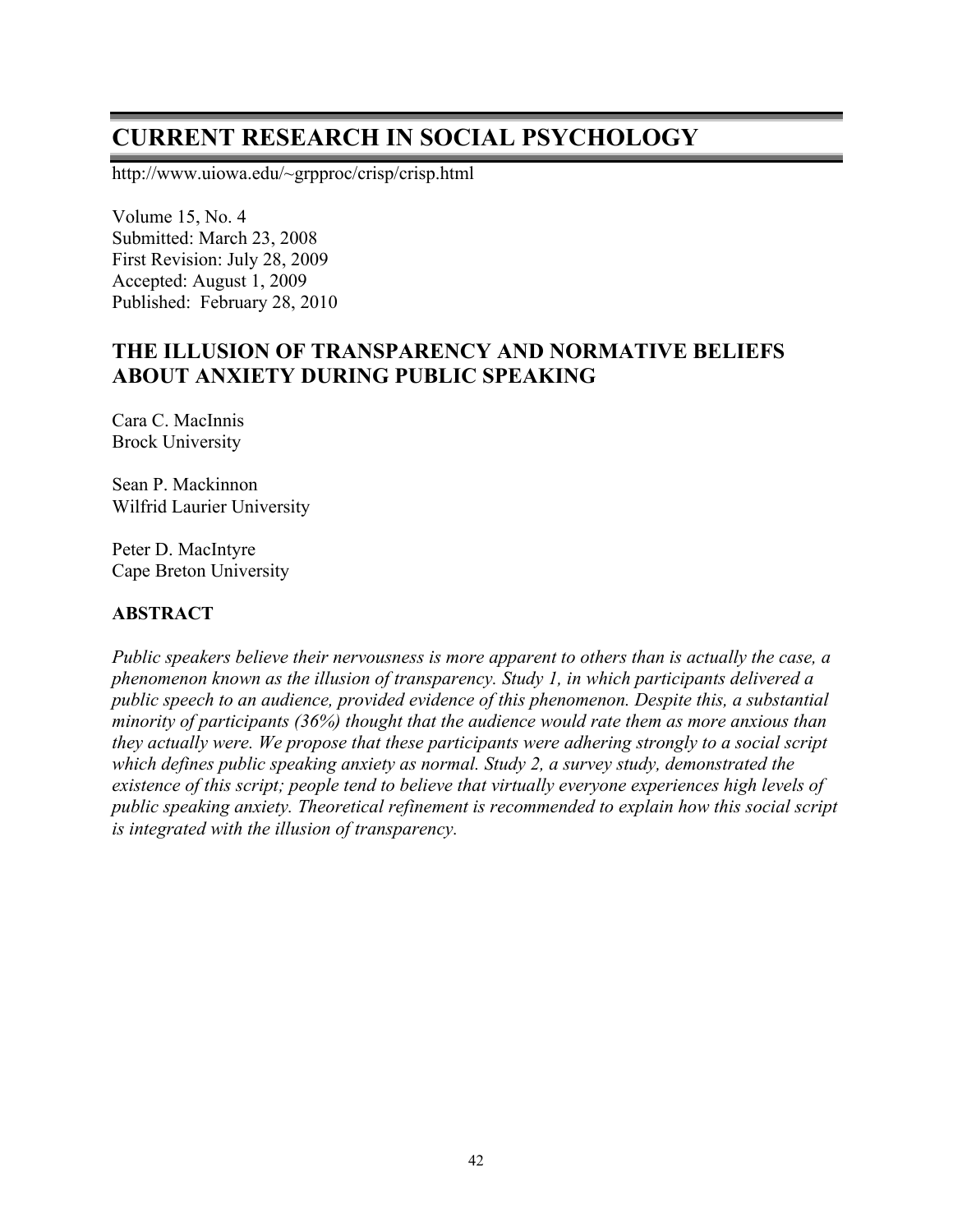#### **INTRODUCTION**

It is one of life's cruel ironies that public speaking anxiety (PSA) is exacerbated by the fear of looking anxious. Nervous public speakers express concern that observers can detect their high levels of emotional arousal (McEwan and Devins 1983) and hence, form negative impressions of them(Gonsalvez and Suey 2003). The illusion of transparency arises when one believes that his/her "...thoughts, feelings, and emotions are more apparent to others than is actually the case" (Gilovich, Savitsky, and Medvec 1998:618). Nervous speakers may believe their emotional state is "transparent," though in reality, audiences may not be very accurate in detecting speaker anxiety (Behnke 1987). When the internal state is particularly strong (i.e., high anxiety) persons tend to focus intently on the emotions they experience and anticipate that others are more aware of that internal state than is actually the case (Gilovich et al., 1998; Savitsky and Gilovich 2003).

To illustrate the illusion of transparency, Savitsky and Gilovich (2003) had participants deliver impromptu speeches in pairs. After the speech, speakers rated (1) their own anxiety, (2) the degree to which they appeared nervous and (3) the degree to which their partner appeared nervous. Results showed that participants overestimated the extent by which their nervousness was evident to their partner. Further, the effects of this illusion were ameliorated by simply assuring speakers that their anxiety was not as visible to the audience as speakers tend to believe.

The illusion of transparency can be explained in terms of a heuristic process of anchoring and adjustment. Savitsky and Gilovich (2003) argue that people have difficulty distancing themselves from their own phenomenology when determining how others see them. Those high in PSA tend to anchor their perception in their internal anxiety sensations, correct insufficiently for the fact that others are less cognizant of those sensations, and hence overestimate the extent by which their anxiety is evident to audience members. This is consistent with the spotlight effect (the notion that people overestimate the extent by which their actions are noticed by others), which is also theorized to be caused by an insufficient adjustment from one's own internal experience (Gilovich, Medvec, and Savitsky 2000; Gilovich, Kruger, and Medvec 2002).

A speaker's emotions are neither completely masked nor completely transparent. Instead, only some of the speaker's emotions "leak out," becoming obvious to onlookers. We propose that emotional transparency should be especially evident at higher levels of anxiety where physiological manifestations of nervousness (trembling, perspiring, flushed face, etc.) are (potentially) more easily observed by an audience. At lower levels of anxiety arousal, the speaker may perceive better control over leaking emotional cues.

Under this hypothesis, it is important to note that the *direction* of the adjustment should be consistent. That is, given ideal measurement conditions, if emotions are "leaking out," then the maximum value of imagined audience ratings should be equal to situational self-ratings of anxiety (i.e., no anxiety is concealed). However, Savitsky and Gilovich (2003) report an interesting result that is inconsistent with the notion of anchoring and adjustment described so far. Consistent with predictions, they found that speakers believed that they appeared more anxious than the audience actually perceived them to be. The anomaly arises in that, on average, speakers reported experiencing less anxiety ( $M = 5.95$ , on a scale from 0 to 10) than they thought the audience saw  $(M = 6.55)$ . If the imagined audience ratings of anxiety are greater than the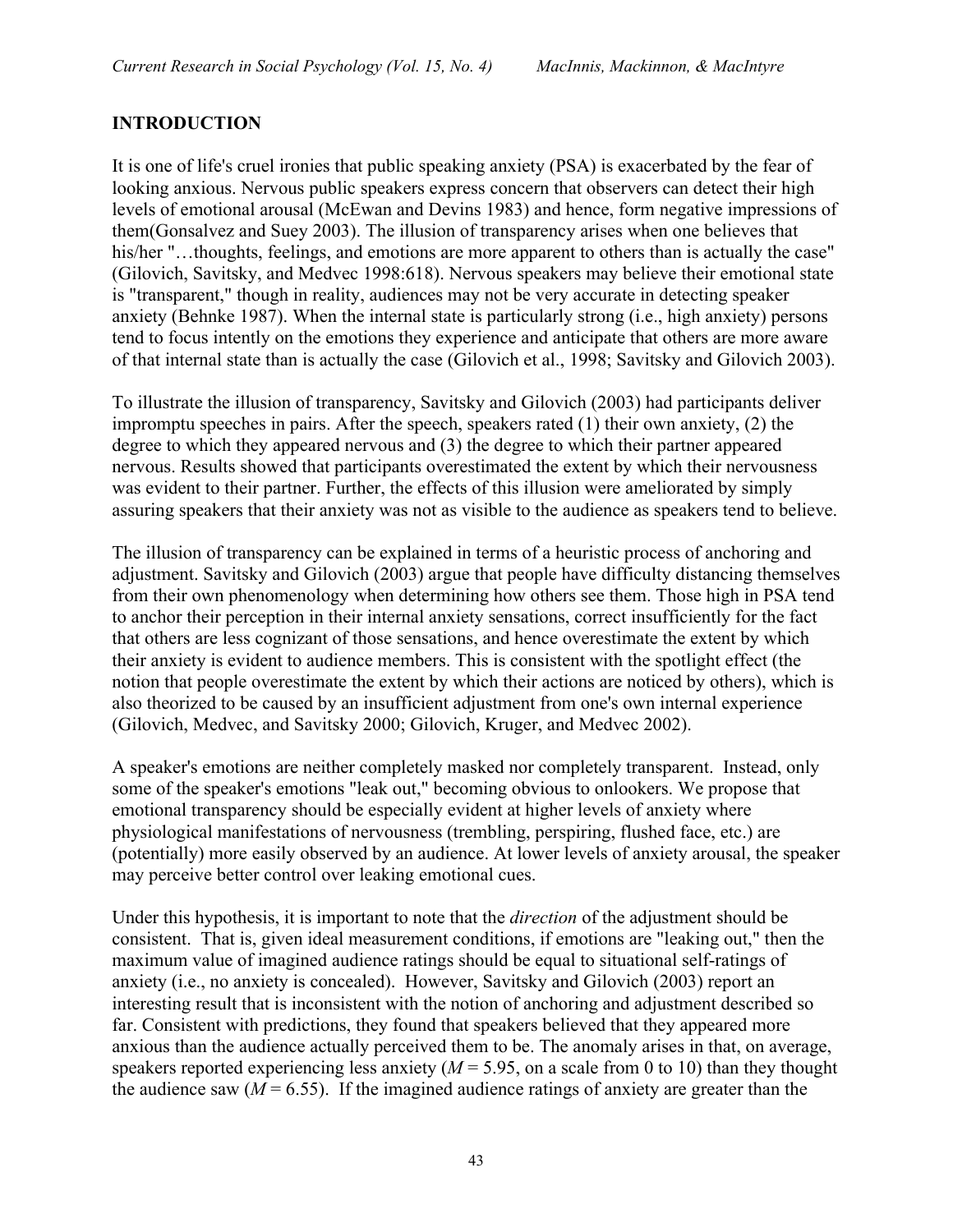speaker's ratings, then the imagined audience ratings are not generated by anxiety merely "leaking out" to the audience. Instead, the anchoring—adjustment process might be relying on additional information over and above a speaker's internal sensations.

Theoretical refinement to the anchoring-adjustment explanation may be necessary to account for this anomalous finding. There seems to be a widespread belief that high levels of public speaking anxiety are normal, even in otherwise psychologically healthy persons. This belief seems to be based on common folk wisdom, however, rather than empirical research. Nevertheless, this baserate belief likely impacted participants' estimates of audience thoughts in Savitsky and Gilovich's (2003) study. Specifically, the belief that public speaking anxiety is the norm resulted in an overestimation of imagined audience ratings of anxiety. This process co-occurs with the illusion of transparency,and both processes, we argue, are important dimensions of the anchoringadjustment process that occurs when gauging the reactions of others during a speech. The current research attempts to conceptually replicate Savitsky and Gilovich's (2003) findings in Study 1, and to show that high levels of public speaking anxiety are indeed seen as normative in Study 2, providing evidence of these two important processes.

### **STUDY 1**

The purpose of Study 1 is to replicate and extend research by Savitsky and Gilovich (2003) to assess the relative frequency of underestimating and overestimating the audience's perception of anxiety. This study tests the following four hypotheses:

H1: We expect speakers' own ratings of anxiety to be higher than audience ratings of speakers' anxiety.

H2: Overall, we expect that speakers will estimate audience ratings of speaker's anxiety to be higher than the ratings of anxiety the audience actually provides. Further, if the estimate of the audience's rating is based on perceived internal states, we expect a strong correlation between speakers' ratings of their own anxiety and their estimate of the audiences' ratings, but lower correlations with ratings provided by the audience.

H3: As levels of PSA increase, the illusion of transparency will increase because perceived leakage of anxiety cues will be more difficult to control. Therefore, we expect a positive correlation between anxiety ratings and a score representing the illusion of transparency.

H4: A substantial percentage of participants will report that the audience notices more anxiety during their speech than speakers report experiencing.

### **Method**

# *Participants*

Students from an introductory public speaking course participated in the study. One hundred and two participants completed the trait PSA measure, 93 participants completed the speaker surveys (consisting of the situational and reflected appraisal PSA measures), and 66 participants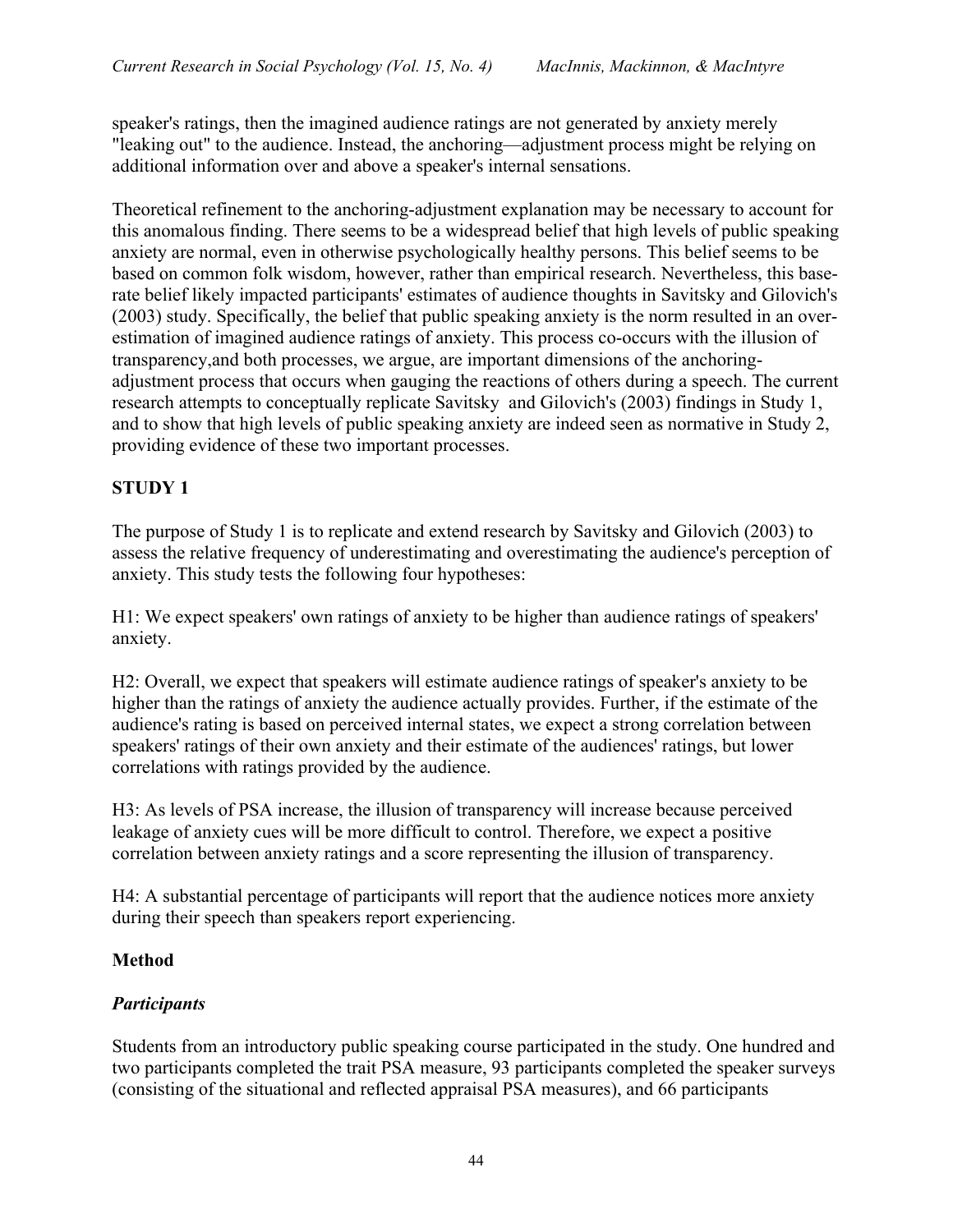completed both the trait PSA and speaker surveys. Audience members also completed surveys rating the speeches. On average, the audience was a moderate size for each speaker  $(M = 15.0,$  $SD = 2.8$ ).

### *Materials*

1. Trait PSA (Alpha = .86). Beatty's (1988) six item scale was used to assess PSA. The items, scored on a Likert scale ranging from 1 (strongly agree) to 7 (strongly disagree), tap one's anxiety when giving a speech. Three items were reverse scored. An example item from this scale is "I have no fear giving a speech".

2. Situational PSA (Alpha = .86). Beatty's (1988) scale was modified so that all items were in the past tense, and speakers rated their levels of PSA immediately after delivering a speech, (e.g. "I *had* no fear giving a speech").

3. Audience Rating of Anxiety (Alpha = .90). To measure audience ratings of speaker anxiety, Beatty's (1998) public speaking scale was adapted to make reference to the speaker (i.e., "The speaker had no fear giving the speech"). Ratings by each audience member were summed, and averaged so that the measurement scale would be comparable to the speaker's anxiety ratings.

4. Reflected Appraisal of Anxiety (Alpha = .82). To measure the speaker's perceptions of audience ratings, speakers rated their speech from the imagined perspective of the audience using the Audience Rating of Anxiety scale (see above).

### *Procedure*

Participants completed the trait PSA measure in a pre-testing session. When the participants gave short speeches as part of their public speaking course, audience members rated speakers' anxiety (audience rating of anxiety). After speakers completed their speech, they rated their own personal level of PSA (situational PSA) and their perceptions of how the audience rated their anxiety levels during the speech (reflected appraisal of anxiety).

### **Results**

Speakers rated themselves as having significantly higher levels of situational PSA than audience ratings of anxiety,  $t(92)= 7.71$ ,  $p < .001$ , and the imagined ratings of anxiety also were significantly higher than audience ratings of anxiety,  $t(91)=7.89$ ,  $p < .001$  (see Table 1).

|                                    |      | . .  |        |           |                          |
|------------------------------------|------|------|--------|-----------|--------------------------|
|                                    | M    | sd   |        | $\hat{Z}$ |                          |
| (1) Situational PSA                | 24.0 | 8.68 |        |           |                          |
| (2) Reflected appraisal of anxiety | 23.3 | 7.45 | .88**  | -         |                          |
| (3) Audience rating of anxiety     | 17.3 | 3.17 | $30**$ | $.26*$    | $\overline{\phantom{0}}$ |
| (4) Trait PSA                      | 26.2 | 8.33 | $67**$ | $.56**$   | .28*                     |
| ** $p < .01$                       |      |      |        |           |                          |

Table 1. *Means, Standard Deviations, and Correlations among Perceived Anxiety Scores*

 $* p < .05$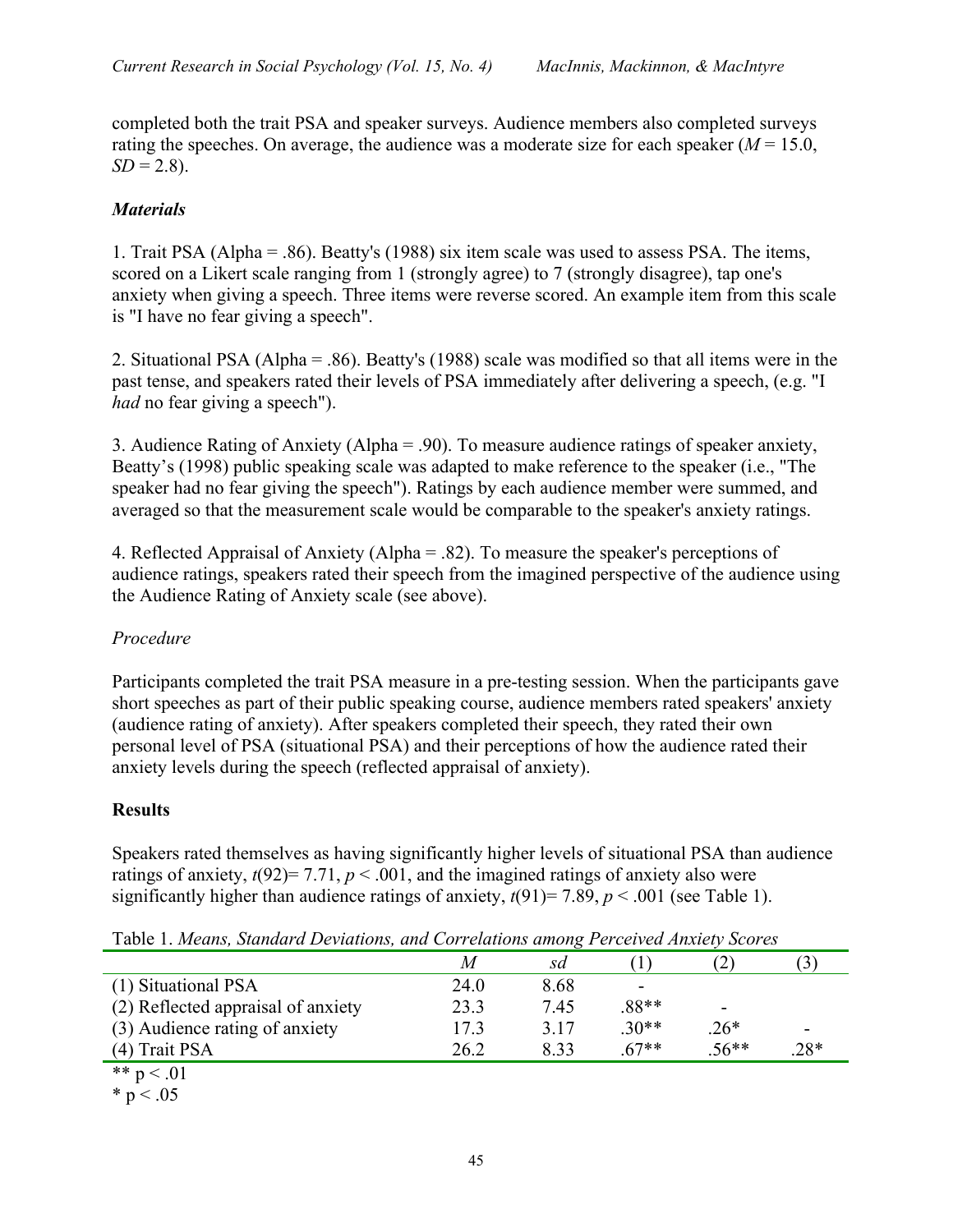Therefore, the first hypothesis was supported. Our second hypothesis also was supported; there was a very strong positive correlation between situational PSA and the reflected appraisal of anxiety,  $r(92) = .88$ ,  $p < .001$ , and no significant difference between the means of those two ratings,  $t(91) = 1.57$ ,  $p > .05$ .

To examine the direction of adjustment from an anchor, an "illusion" score was derived by subtracting mean reflected appraisal of anxiety from situational PSA. A score of zero indicates perfect emotional transparency; the speakers felt that the audience could tell exactly how anxious they were feeling. Positive illusion scores indicate that speakers felt some of their anxiety "leaked out" to be observed by the audience. Both of these scores are consistent with anchoring and adjustment theory. However, negative illusion scores indicate that speakers felt the audience noticed more anxiety than the speakers actually felt. A correlation was computed between trait levels of PSA and the newly created illusion score. Results showed that, as our third hypothesis anticipated, trait PSA was significantly positively correlated with the illusion score,  $r(65) = .37$ , *p* < .001. As anxiety increases, so does one's propensity to show the illusion of transparency

Interestingly, the direction of the adjustment from baseline (i.e. participants' *own* level of anxiety) is often counter-intuitive. Less than half (49%) rated their own level of anxiety as higher than what the imagined audience saw (consistent with the notion of emotion "leaking out"). Fifteen percent rated their own anxiety and the reflected appraisal as equal. These adjustments are congruent with the notion that participants experience internal states more intensely than, or equal to how they are displayed externally (Gilovich et al. 1998). However, more than one-in-three participants (36%) thought the audience noticed more anxiety during their speech than they were really experiencing, an adjustment that is not consistent with the notion of anxiety leaking out, but nevertheless replicates Savitsky and Gilovich's (2003) anomalous finding.

#### **Discussion**

The current study elaborated on previous research (Gilovich et al. 1998; Savitsky and Gilovich 2003) by using an established, reliable, multi-item measure of PSA instead of a one-item measure. Moreover, public speaking was performed in a more naturalistic and anxiety-provoking environment, with evaluation by a live audience of peers. Our main results demonstrate the existence of the illusion of transparency in a naturalistic public speaking situation. Audiences are typically not very accurate at detecting speakers' private anxieties, yet speakers tend to believe that the audience can see more of their anxiety than is actually evident. High levels of PSA are associated with an increased tendency to display the illusion of transparency; as speakers experience higher anxiety levels they also fear more negative evaluation (Gonsalvez and Suey 2003). When estimating how the audience sees them, a nervous speaker will then use those internal sensations of anxiety as an anchor. This feeling of emotional transparency can exacerbate PSA, creating a vicious cycle for anxious public speakers.

Not all participants displayed scores consistent with the theory behind the illusion of transparency, however. Some speakers (36% in the current research) believed that the audience would rate them as displaying more anxiety than they actually felt. This replicates the anomalous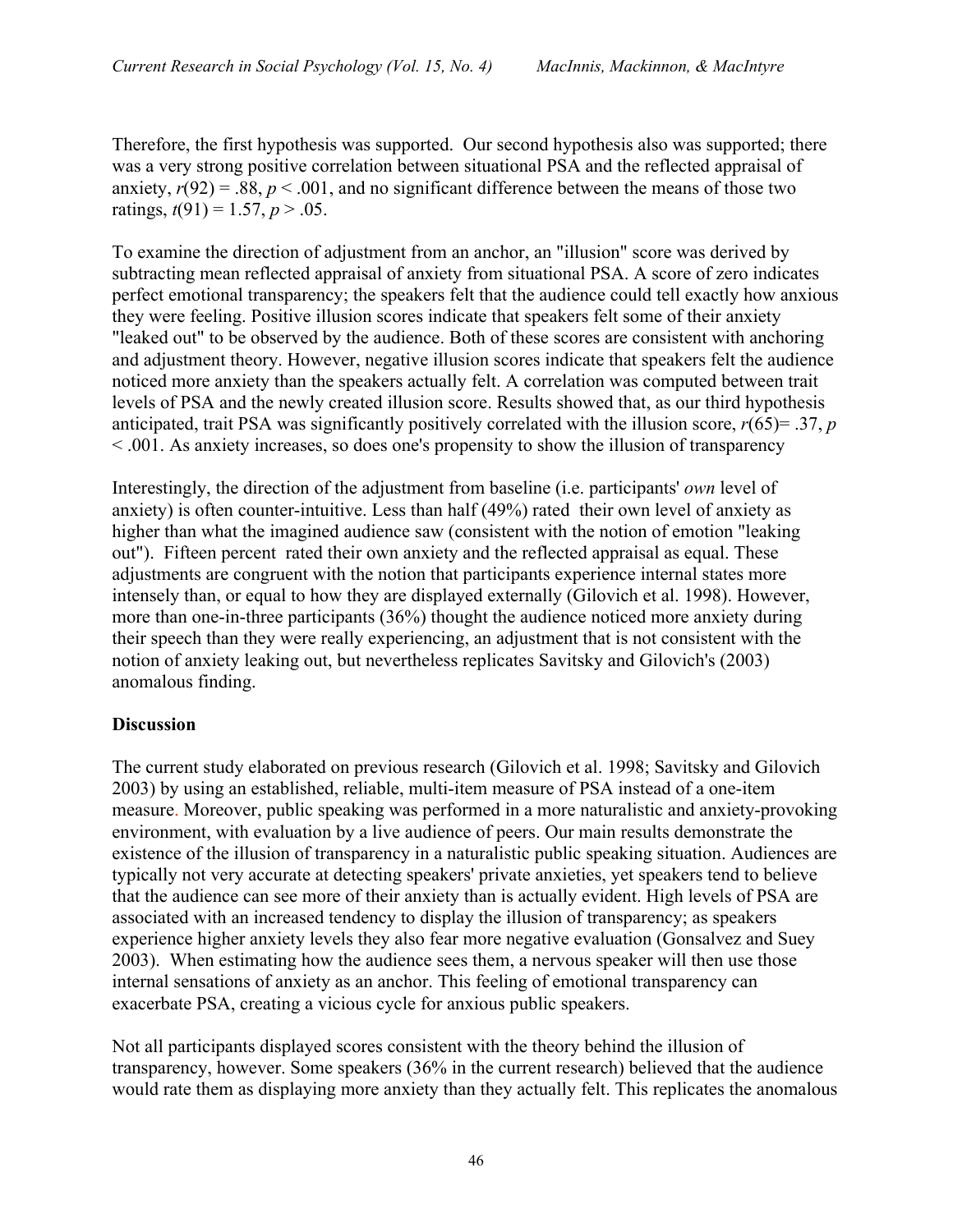finding reported by Savitsky and Gilovich (2003) who proposed that an over-adherence to a public speaking "script" created the expectation that it is both normal and natural to feel anxious when speaking in public. Thus, we are left with an unanswered question: Do people actually believe that a high level of PSA is normative? Study 2 attempts to answer this question.

# **STUDY 2**

Consistent with the notion that PSA carries an associated script, the prospect of public speaking quickly and consistently generates anxiety (Leary and Kowalski 1995). We learn from a young age that public speaking is a performance to be critiqued by classroom teachers and peers, with ample opportunity for embarrassment (Motely 1991). The expectation that public speaking is an opportunity for humiliation creates an expectancy for PSA to become entrenched as a selfexacerbating syndrome (Jussim and Eccles 1995; Snyder 1984). Although we might expect the individual differences in actual PSA to vary widely, the consensual belief that public speaking *should* arouse anxiety in the typical speaker has the potential to lead any speaker into experiencing anxiety through behavioral confirmation (Snyder and Klein 2005). If the audience holds the belief that PSA is common, and expects a speaker to be anxious, they may react to the speaker in a way that confirms these expectations, potentially adding to the speaker's anxiousness. Study 2 attempts to verify the pervasiveness of the PSA script among a group similar to those in Study 1. Specifically, we propose three hypotheses:

H1: A person described as an extremely anxious public speaker generally will be seen as more common than a person described as a relaxed speaker.

H2: The anxiety scores given to the "typical" person will be higher than the theoretical midpoint of the scale. That is, on a 10-point scale, participants will tend to rate the typical person's anxiety as 6 or higher.

H3: Participants will tend to rate the average person's anxiety as higher than their own level of anxiety.

# **Method**

### *Participants*

One hundred eighty three University students participated in the study. Sixty percent of participants were female, 33.9% were male and 6.1% did not indicate their sex. Ninety percent of participants were between the ages of 18-21 ( $N = 163$ ). The majority of participants (76%) were of European ancestry. Most participants (73.8%) had never taken an introductory communication course.

### *Materials and Procedure*

This study involved a survey in which participants first rated how much PSA they believed the average person to possess on a Likert scale, ranging from 1 (absolutely no anxiety) to 10 (incredibly terrified). Participants also rated their own anxiety in public speaking situations on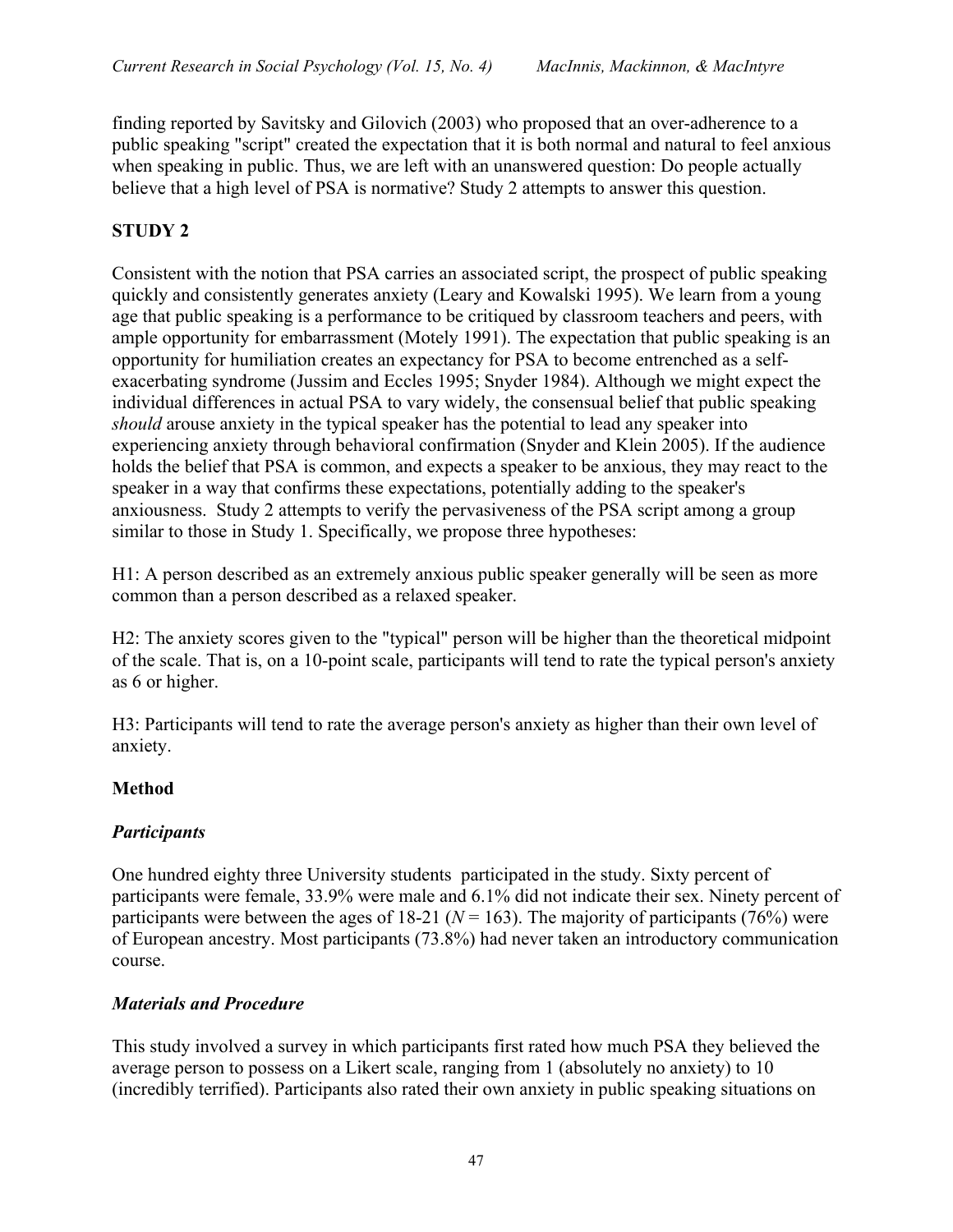the same scale. Participants then rated the percentage of people (0-100%) they thought were extremely anxious in public speaking situations, and the percentage of people who feel no PSA (see Appendix for wording of these measures).

### **Results**

Our first hypothesis was supported. Respondents rated an extremely anxious public speaker (*M* = 50.6%,  $SD = 24.1\%$ ) as significantly more common than an extremely calm public speaker ( $M =$ 22.7%,  $SD = 17.2\%$ ,  $t(182)= 13.1, p < .001$ .

To test our second hypothesis, the anxiety ratings of a "typical" person were compared to the theoretical midpoint of the scale using a one-sample t-test. Given that a 10-point scale has no midpoint available to the respondents as a potential response (true neutral would be 5.5) we used the more conservative comparison value of 6. The mean rating given to a typical person  $(M =$ 6.87, *SD* = 1.18) was significantly higher than 6 on the scale,  $t(182) = 9.97$ ,  $p < .001$ . This provides further evidence that people believe PSA is normative.

A non-parametric test was required to test our third hypothesis, because the variance of the selfratings of anxiety (6.40) was over four times larger than the variance of the ratings given to the average person (1.39), indicating significantly different variances,  $t(177) = 11.55$ ,  $p < .001$ . Results showed that 88.5% of participants rated the typical person as 6 or higher on the 10-point scale ( $M = 6.87$ ), while only 65% of participants rated their own anxiety as 6 or higher ( $M =$ 6.52). A sign test reveals that this difference is significant,  $z = -5.77$ ,  $p < .001$ , and suggests that the participants believed that they were less anxious than the average person. Moreover, there was a significant but weak correlation between anxiety ratings of a typical person and selfratings of anxiety,  $r(175) = .24$ ,  $p < .01$ , suggesting that ratings of the average person are only slightly influenced by personal levels of anxiety

### **GENERAL DISCUSSION**

In study 1, we found that public speakers think that their feelings of anxiety are more apparent to the audience than is actually the case. Moreover, this phenomenon appears to be due to a process whereby people anchor in their own subjective experience of anxiety when estimating how anxious they appear to an audience. Further, higher levels of anxiety are associated with higher levels of perceived emotional transparency. A substantial minority of participants (36%), however, responded in a way contrary to the anchoring and adjustment model; these participants report that the audience notices more anxiety during their speech than is actually present.

Study 2 provides evidence that there is a social script wherein PSA is normative. When estimating the prevalence of PSA in the general population, people say that it is quite common to be extremely anxious (about 51%) and comparatively rare to be very calm (about 23%) when speaking in public. Moreover, ratings of the average person tended to be higher than both the theoretical midpoint of the scale and self-ratings of anxiety by participants in our sample. It is also surprising to note that, when participants were asked to rate the percentage of people who are extremely anxious when speaking in public, participants predicted just over 50% of people their age would experience anxiety so intense that "…their body shakes and they feel like they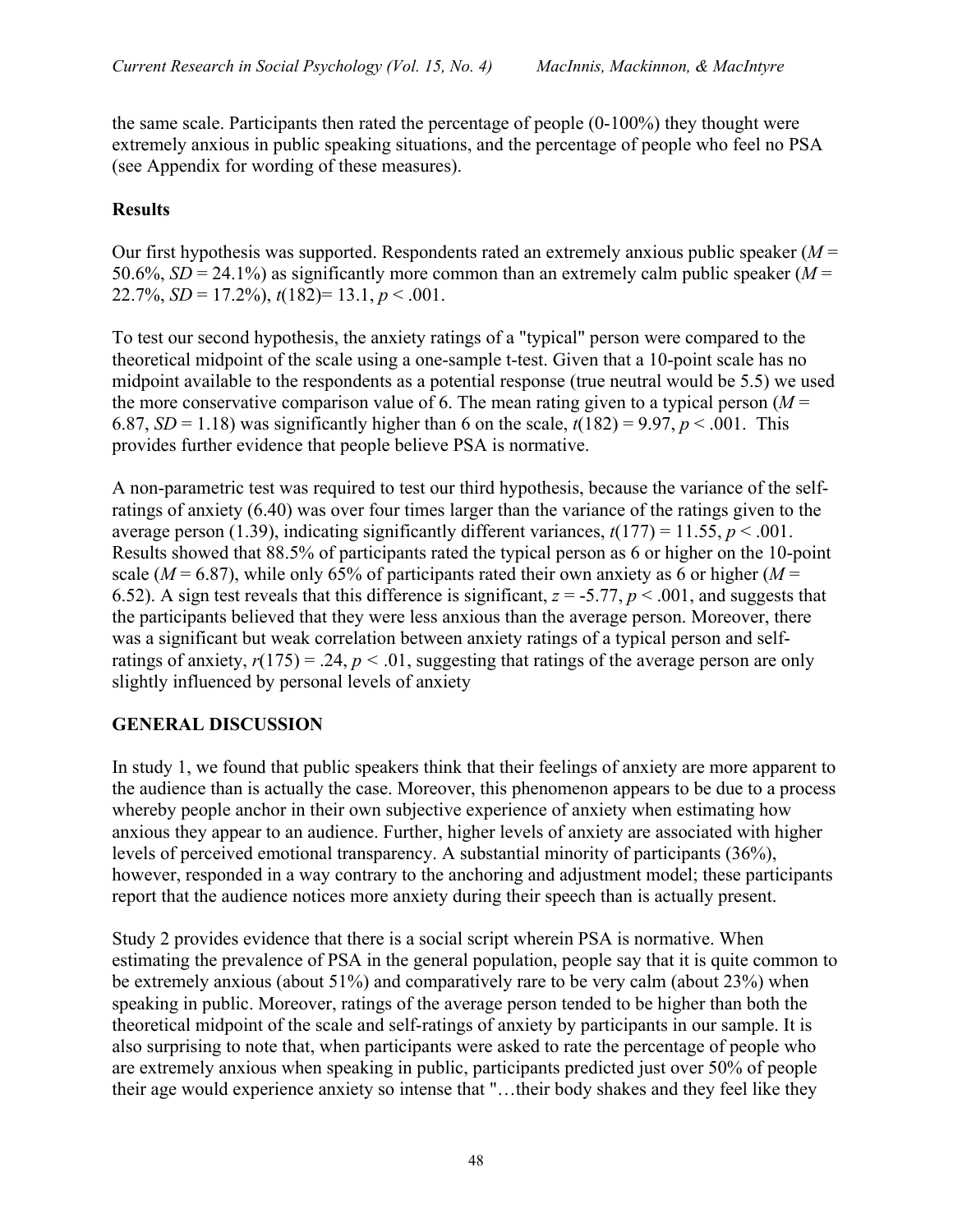might pass out." This suggests that the students in this sample perceive extreme PSA to be normative among people their age.

In Study 1 we noted that a sizable minority of speakers believe that the audience will see more anxiety than the speaker actually feels. This is a replication of a previous anomalous finding, suggesting that further theoretical and empirical refinement is required to fully explain how a social script might be integrated into the anchoring-adjustment heuristic. Savitsky and Gilovich, proposed that the anomalous finding in their study "…stems from the fact that nervousness is a widely acknowledged component of the public-speaking 'script' …" (2003:620) and we find evidence to support this notion. The direction of adjustment might be affected by beliefs about normative base-rate information, rather than a concern for leakage of emotional cues. That is, a self-generated anchor might be affected by the accessibility of related information in memory: the PSA script. This seems plausible given that accessibility of information has been shown to affect the anchoring and adjustment process (Strack and Mussweiler 1997). With preliminary evidence of this pattern demonstrated, future research should examine *how* normative information is integrated with the illusion of transparency.

Though we have evidence that both the illusion of transparency and a social script regarding PSA exist, our methodology does not allow us to draw causal conclusions regarding the relationship between the two, nor to unpack the process of integrating the social script information with the anchoring-adjustment heuristic. However, we believe that this investigation provides a starting point into research covering new conceptual ground. An abundance of PSA research exists, but we have found nothing to date examining how broader social and consensual factors might influence one's level of anticipatory or situational anxiety. Future research could examine the mechanisms by which fear of speaking in public is passed along as normal social behaviour. PSA differentiates itself from other forms of anxiety in that it is seen as a normal experience at moderately high levels; indeed, experiencing no anxiety when speaking in public is more likely to be considered abnormal. Thus, we believe that future studies of PSA would benefit by the consideration of the broader social processes that contribute to its etiology.

#### **REFERENCES**

Beatty, Michael. J. 1988. "Situational and Predispositional Correlates of Public Speaking Anxiety." *Communication Education* 37:28-39.

Behnke, Ralph. R. 1987. "The Communication of Public Speaking Anxiety." *Communication Education* 36*:*138-141.

Behnke, Ralph R., and Chris R. Sawyer. 2000. "Anticipatory Anxiety Patterns for Male and Female Public Speakers." *Communication Education* 49:187-196.

------. 2001. "Patterns of Psychological State Anxiety in Public Speaking as a Function of Anxiety Sensitivity." *Communication Quarterly* 49:84-94.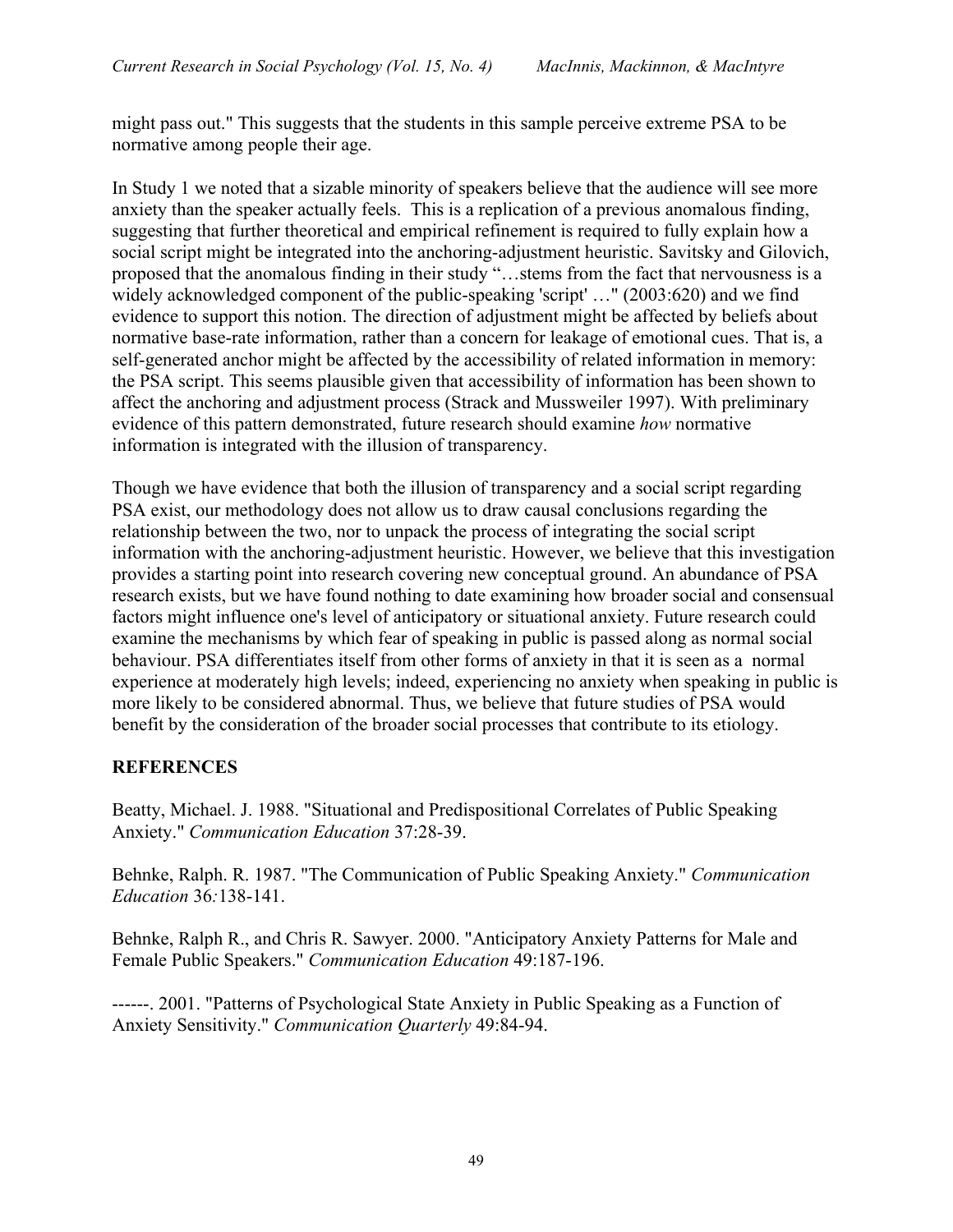Gilovich, Thomas, Justin Kruger, and Victoria H. Medvec. 2002. "The Spotlight Effect Revisited: Overestimating the Manifest Variability of Our Actions an Appearance." *Journal of Experimental Social Psychology* 38:93-99.

Gilovich, Thomas, Victoria H. Medvec, and Kenneth Savitsky. 2000. "The Spotlight Effect in Social Judgment: An Egocentric Bias in Estimates of the Salience of One's Own Actions and Appearance." *Journal of Personality and Social Psychology* 79:211-222.

Gilovich, Thomas, Kenneth Savitsky, and Victoria H. Medvec. 1998. "The Illusion of Transparency: Biased Assessments of Others' Ability to Read One's Emotional States." *Journal of Personality and Social Psychology* 75:332-346.

Gonsalvez Craig. J. and C. A. Suey. 2003. "Predictors of Subjective Anxiety During and Performance Disparagement After a Public Speaking Task." Pp. 83-87 in Proceedings of the 38th Annual conference of the Australian Psychological Society. Melbourne, Australia: The Australian Psychological Society.

Jussim, Lee, and Jacquelynne Eccles. 1995. "Naturalistic Studies of Interpersonal Expectancies." *Review of Personality and Social Psychology* 63:947-961

Leary, Mark R., and Robin M. Kowalski. 1995. *Social Anxiety*. New York: The Guilford Press.

MacIntyre, Peter D., and Kimly A. Thivierge. 1995. "The Effects of Audience Pleasantness, Audience Familiarity, and Speaking Contexts on Public Speaking Anxiety and Willingness to Speak." *Communication Quarterly* 43:456-466.

MacIntyre, Peter D., Kimly A. Thivierge, and J. Renee MacDonald. 1997. "The Effects of Audience Interest, Responsiveness and Evaluation on Public Speaking Anxiety and Related Variables." *Communication Research Reports* 14:157-168.

McCroskey, James C., John A. Daly, and Gail Sorensen. 1976. "Personality Correlates of Communication Apprehension: A Research Note." *Human Communication Research* 2:376-380.

McEwan, Kimberly L., and Gerald M. Devins. 1983. "Is Increased Arousal in Social Anxiety Noticed by Others?" *Journal of Abnormal Psychology* 92:417-421.

Motely, Mike T. 1991. "Public Speaking Anxiety Qua Performance Anxiety: A Revised Model and an Alternative Therapy." Pp. 85-104 in *Communication, Cognition and Anxiety*, edited by M. Booth-Butterfield. Newbury Park, CA: Sage.

Savitsky, Kenneth, and Thomas Gilovich. 2003. "The Illusion of Transparency and the Alleviation of Speech Anxiety." *Journal of Experimental Social Psychology* 39:618-625.

Snyder, Mark. 1984. "When Beliefs Create Reality." Pp. 247-305 in *Advances in Experimental Social Psychology, vol. 18,* edited by L. Berkowitz. New York: Academic Press.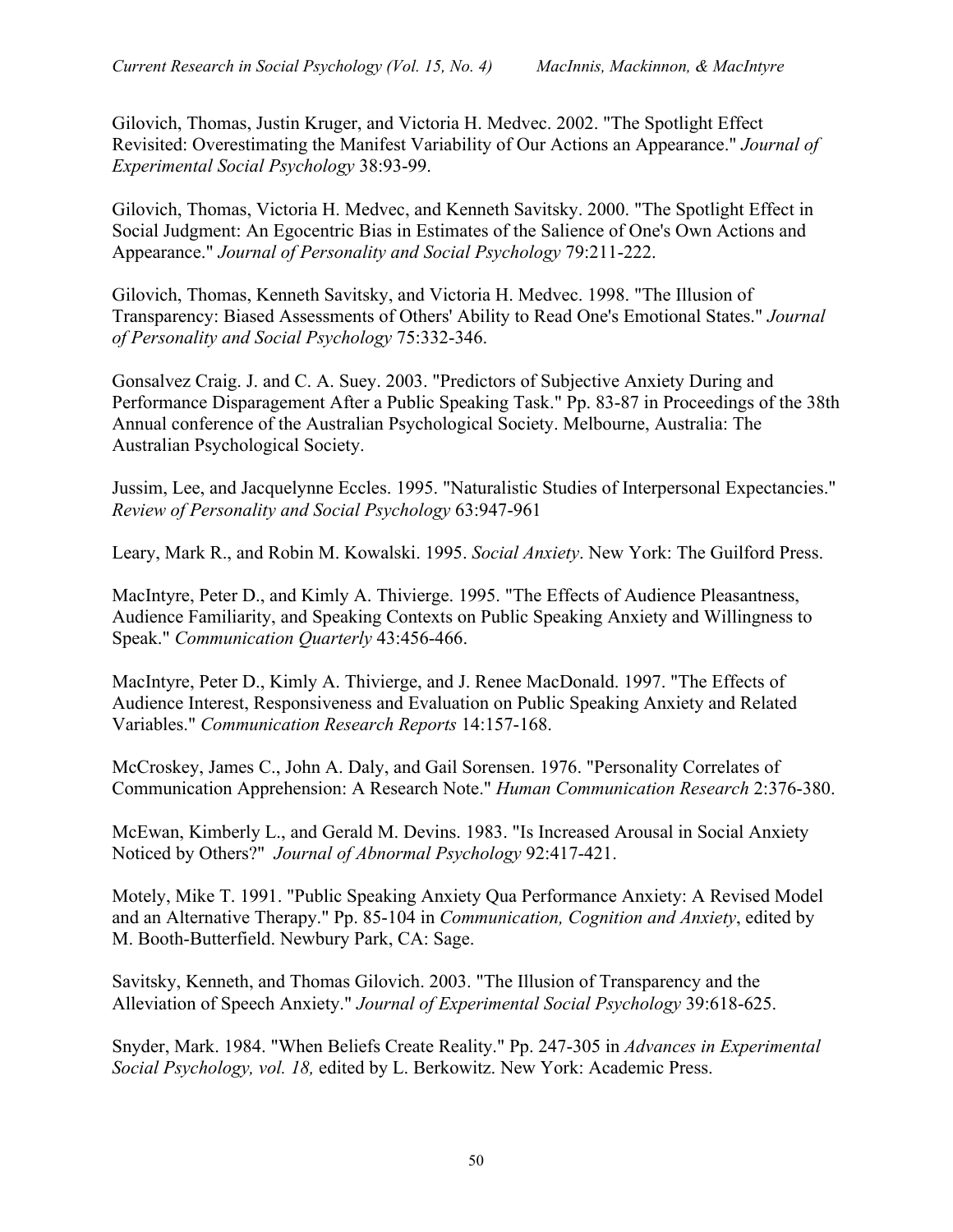Snyder, Mark, and Olivier Klein. 2005. "Construing and Constructing Others: On the Reality and the Generality of the Behavioral Confirmation Scenario." *Interaction Studies: Social Behaviour and Communication in Biological and Artificial Systems* 6:53-67.

Strack, Fritz, and Thomas Mussweiler. 1997. "Explaining the Enigmatic Anchoring Effect: Mechanisms of Selective Accessibility." *Journal of Personality and Social Psychology* 73:437- 446.

Witt, Paul L., and Ralph R. Behnke. 2006. "Anticipatory Speech Anxiety as a Function of Public Speaking Assignment Type." *Communication Education* 55:167-177.

#### **APPENDIX A: SURVEY INSTRUMENTS**

#### **Study 1 Questionnaires**

Trait Public Speaking Anxiety

- 1. I have no fear giving a speech
- 2. Certain parts of my body feel very tense and rigid while giving a speech
- 3. I feel very relaxed while giving a speech
- 4. My thoughts become confused and jumbled when I am giving a speech
- 5. I face the prospect of giving a speech with confidence
- 6. While giving a speech I get so nervous I forget facts I really know

Situational Public Speaking Anxiety

- 1. I had no fear giving a speech
- 2. Certain parts of my body felt very tense and rigid while giving a speech
- 3. I felt very relaxed while giving a speech
- 4. My thoughts became confused and jumbled when I gave a speech
- 5. I faced the prospect of giving a speech with confidence
- 6. While giving a speech I got so nervous I forgot facts I really know

Audience Rating of Anxiety

- 1. The speaker had no fear giving a speech
- 2. Certain parts of the speaker's body felt very tense and rigid while giving a speech
- 3. The speaker felt very relaxed while giving a speech
- 4. They speaker's thoughts became confused and jumbled when he or she gave a speech
- 5. The speaker faced the prospect of giving a speech with confidence
- 6. While giving a speech the speaker got so nervous s/he forgot facts s/he really knew